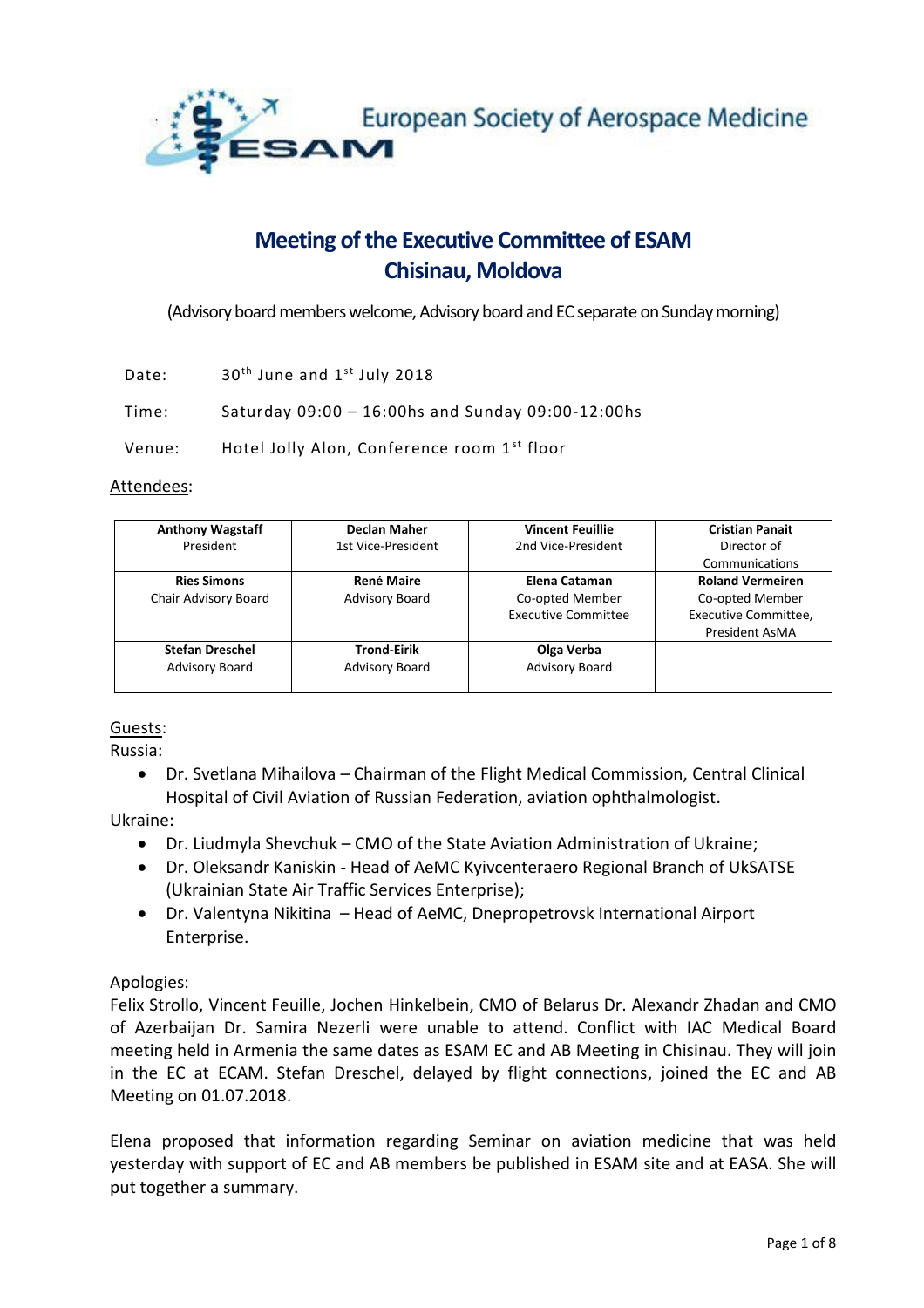Anthony opened the meeting at 09:15 and welcomed all present.

# **AGENDA**

# **1. Welcome including guests/observers**

Introductions followed by a brief summary of the structure of ESAM and involvement at other meetings and the role of the ECAM.

# **2. Adoption of agenda**

AB meeting to be held on Sunday morning.

Consideration of the process of pre-submission of reports by Officers and only discussed if contentious.

# **3. Approval of minutes from last meeting in Dublin, December 15-16 2017**

Minutes require small corrections. Final draft will be published on the website. There is a need for a timely publication of the minutes. It is hoped that the Admin Assistant will help this. The minutes were approved.

**ACTION**: Minutes to be published promptly following a meeting.

**ACTION**: Declan will trial the brief element.

#### **4. Open issues:**

#### a. Action item Excel file (Felix/Cristian)

Not aware of any update of the above. May be a task for the Admin Assistant (AA). Last update of the excel file was in September 2017. Consider inclusion of the biannual update in the ECAM Newsletter.

**ACTION**: AA will address this.

#### b. Administrative assistant ( Cristian/ Jochen/ Felix)

We need an AA to bring about consistency in activity. The current status was discussed, Jochen has told us that the contract is being drawn up and the Tax Consultant has been engaged. The remuneration offered has been accepted and its implications for the ESAM finances explored. The contact list requires to be addressed.

**ACTION**: Anthony and Felix will meet her in Köln. Cristian will ask her to be available for the GA at the ECAM in Prague.

#### c. Biannual newsletter (Felix/Cristian)

Cristian highlighted the issue.

#### d. Archives of ESAM - European solution? (Felix)

(i)Felix was looking into a European solution. AsMA avails of the Wright University, as do the Academy. That means that the information is at a single location.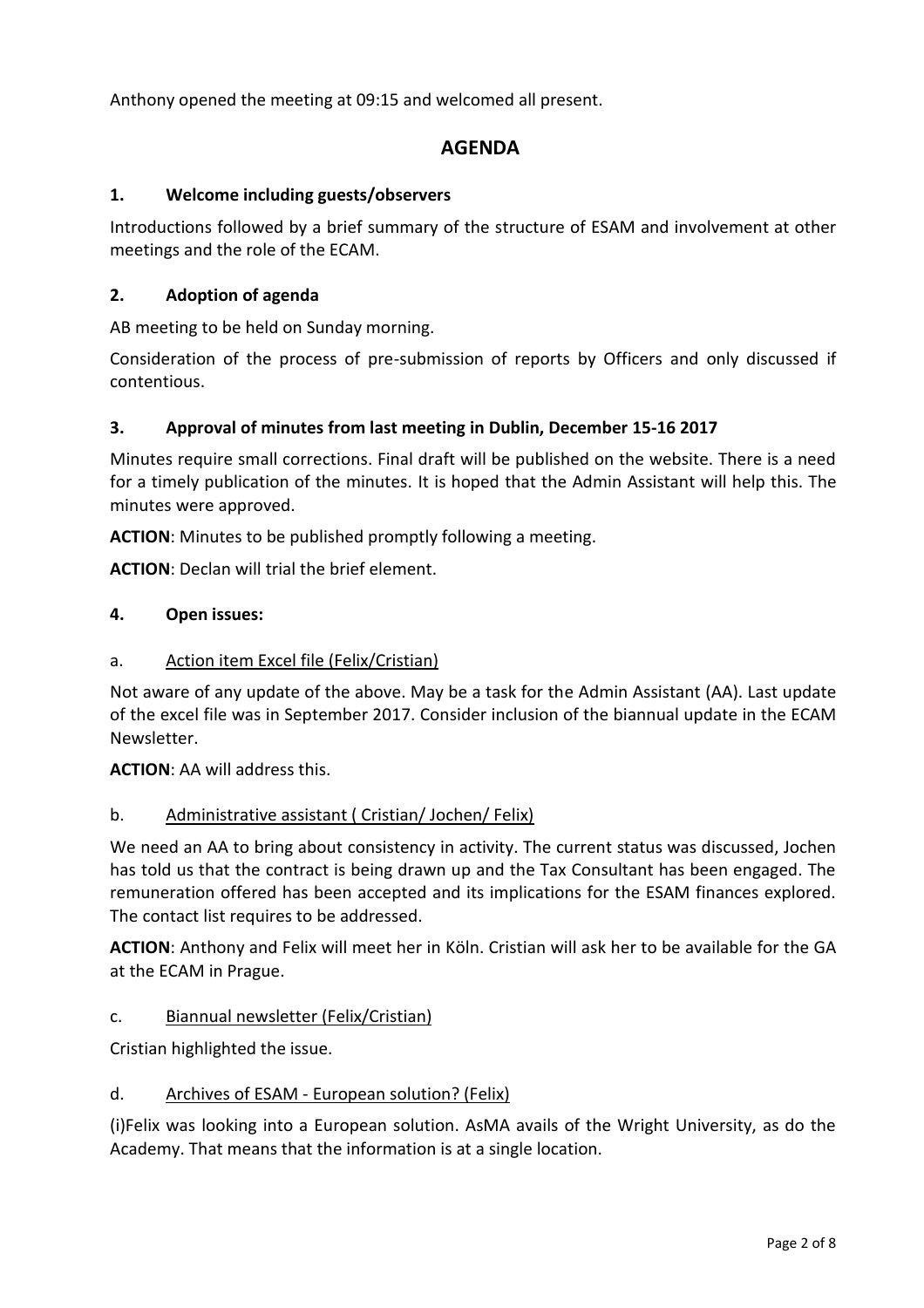(ii)General Data Protection Regulation, 2018 (GDPR). Request the verification of the data that we hold for the Member Associations. Can we get an Officer to work with a GDPR expert? Ask the Administrative Assistant to look into the current situation. SOFRAMAS have dealt with GDPR, can we seek their experience? The IT company that works for AsMA looked into it, costing \$2,500. Inform the Member Associations that we have their data. Inform them that some information in the Archive exists. We need to make people aware that they can change the data where incorrect. Only keep information that needs to be kept.

**ACTION**: Administrative Assistant will arrange consent to GDPR for the elected Officers.

**ACTION**: Cristian will follow up with Legal. Contact the IT provider to ensure GDPR compliance.

# e. Aerotoxic letter (Anthony/Cristian)

Published on the ESAM website.

#### f. Participation AMDA meeting Moscow

ESAM would prefer a dedicated slot/panel. This worked well in Kiev and in Moscow. Olga agreed to the request.

**ACTION**: ESAM Session.

Presentation by Ukraine representatives to ESAM and to Elena in thanks and recognition of their activities and inclusion.

- Coffee Break -

#### **5. General Assembly and election 2018**

#### a. Agenda/organisation and invitation

**ACTION**: Anthony will generate the Agenda and forward to Cristian for publication.

#### b. Nomination committee NC– status and report (Lars / Lilla/ Alexander)

Anthony has been in contact with the NC. Cristian will post the Nomination Letter to all the references of the Member Societies and on the website. Discussion of the rule 9 and the period of serving at the EC followed. A strict interpretation of the rule was taken; no member of the EC can serve more than six years. The EC can have up to 5 members Co-opted, if there are good reasons. Concern is that we see no new Officers. We want to attract as many as possible as possible and those who will be active. Exceptional circumstances would be where there are no candidates nominated. We can keep the active people as co-opted to the EC and also to the ABC.

#### b.1) Possible candidates:

A number of names were considered. Next election will require a change of treasurer. Jochen will seek re-election once more. He has a colleague that he has in mind from the DGLRM that he would coach for the position. The Treasurer is one of the most difficult to fill. Experience has taught us that it is essential that the Officer is a German citizen with knowledge of German banking, legal and tax affairs. Treasurers from outside Germany will find the task more difficult.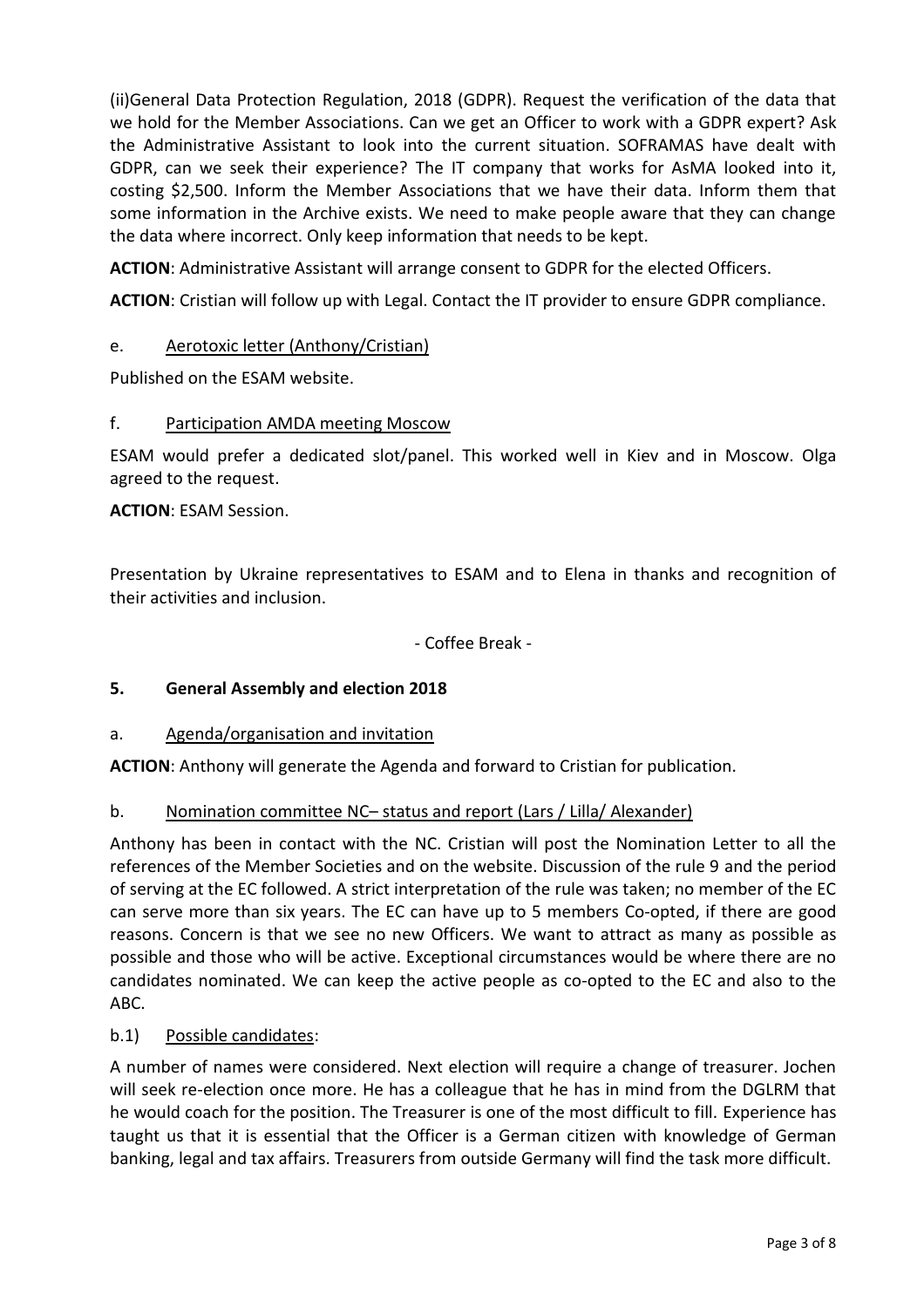We need to have a member of SOFRAMAS at the EC with the ECAM 2020 in mind. The National Associations will then nominate. The deadline is approaching. We need to keep a geographical spread.

**ACTION**: Each person should come up with a nomination suggestion and ask Lila to approach them as candidates.

# c. Deadlines and plans for sending out – responsibilities.

Anthony gave an oversight of the timelines.

**ACTION**: Cristian will make sure information is posted on website, according to timeline and nomination committee.

# **6. Reports on activities in collaboration with other organisations**

#### a. ESAM scientific lunch meeting at AsMA

Report received and circulated (attached).

**ACTION**: Post on website and share with the Russian AMDA regarding the Lunchtime meeting.

# b. AsMA collaboration: Presidency/Global Liaison and Outreach Committee (GLOC)/AsMA foundation

Recognition of the contribution and achievements of Roland at AsMA.

Anthony stepped into the AsMA Foundation in the position that Roland held before. The Foundation was formed in 2008. Roland outlined the purpose of the Foundation in terms of assisting scholarships.

The role of the ESAM Liaison at AsMA is on hold at present, but consideration of a candidate is required. Roland may apply to a Member at Large at the Council, with speaking and voting rights, unlike the Liaison member who has no rights.

**ACTION**: Ries will look into EU grants regarding global outreach. Roland spoke of his plans at AsMA to advance GLOC.

#### c. EPPSI

Ries delivered a summary of the recent meeting. The Founding Group will develop a guide for the implementation of EPPSI. Although not regulated, it is important that it be developed if there is already a safety issue.

**ACTION**: Meeting Report to be delivered at each EC.

Ries has submitted representatives to ICAO for the Working Groups.

#### d. Business Lunch Meeting at ASMA for Paris 2020

Anthony presented a summary of the developments to date. The MOU has been finalized. The meeting went very well and was paid by ESAM, this year.

e. EASA Advisory Bodies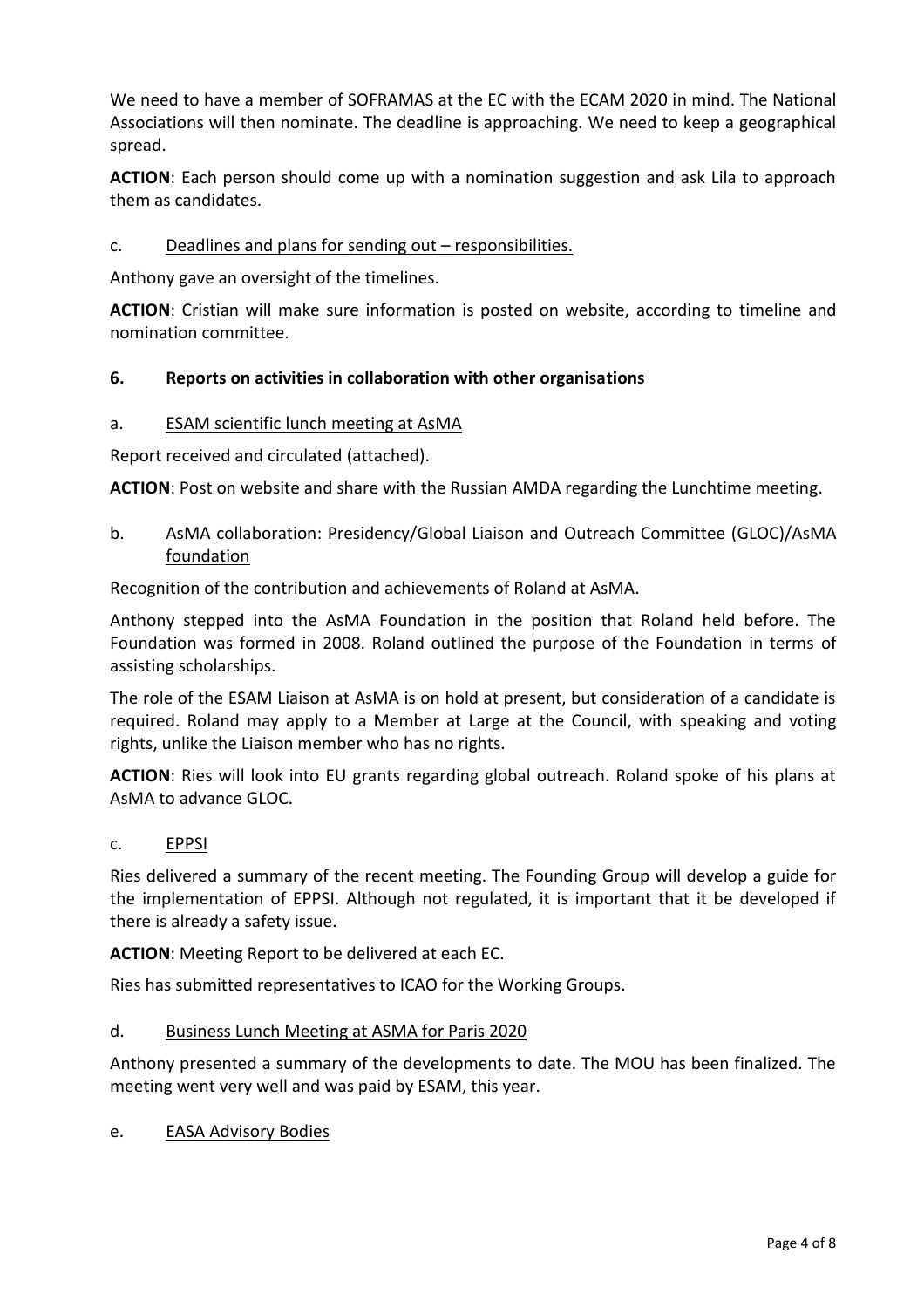The intention is that the information is for sharing with those whom you represent. Discussion regarding what type of report should be presented and what should be published. Options, circulate EC ABC, or Summary Report, or whole document.

| EASA primary liaison                                             | Roland Vermeiren        |
|------------------------------------------------------------------|-------------------------|
| <b>EASA SAB:</b>                                                 | <b>Roland Vermeiren</b> |
| Letter from SAB to the EC regarding worries about the            |                         |
| delays in the Regulation Implementation.                         |                         |
| Sub-cttee of FTL regarding the Rule and their<br>implementation. |                         |
| Drone and Cyber Security.                                        |                         |
| Ground-handling becoming Licenced?                               |                         |
| Replace prescriptive rules with performance based.               |                         |
| EASA response to SME's                                           |                         |
| <b>Improved Standardisation</b>                                  |                         |
| EASA<br>measurement<br>the<br><b>Bodies</b><br>of<br>Advisory    |                         |
| effectiveness.                                                   |                         |
| <b>EASA GA.COM</b>                                               | Marc André Polet        |
| <b>EASA FS.TEC</b>                                               | <b>Vincent Feuillie</b> |
| CEN TC 436 Standardization Air Quality Cabin                     | <b>Vincent Feuillie</b> |
| EASA ATM/NS.TEC                                                  | <b>Roland Vermeiren</b> |
| Common roadmap developed with Eurocontrol.                       |                         |
| Development of Part-MED and Part-ATCO merging.                   |                         |
| Problems as to the use of the term "Psycho-active".              |                         |
| ATCO Assistants and their oversight.                             |                         |
| HF and Psychological issues for Remote Towers and                |                         |
| problems of dealing with conflict areas.                         |                         |
| MEG meeting:                                                     | Declan Maher            |
| A list of discussed items are attached as Powerpoint file to     |                         |
| these minutes as soon as sent by Declan                          |                         |

- Lunch break -

# f. IAC (Elena)

Commonwealth of Independent States civil aviation medicine specialists met in Minsk (the second meeting, June, 2018) to discuss the updates of legislation related to medical flight safety issues, taking into consideration the EU regulation. But this must come from the International group. The IAC Medical Board spoke at a very high level including elements that are covered by CAPSCA. However, rules are required rather than recommendations. Moldova is an observer at the above bodies and was able to give input for issues that are already implemented, including Medical Services of Aerodromes, based on ICAO SARPS. She spoke about the current limitations and the obstacles that they recognize. Moldova represents a unique crossroad between East and West where access is easy and there are no visa requirements from most Eastern and Western states, so it could be used as a focal point for joint meetings.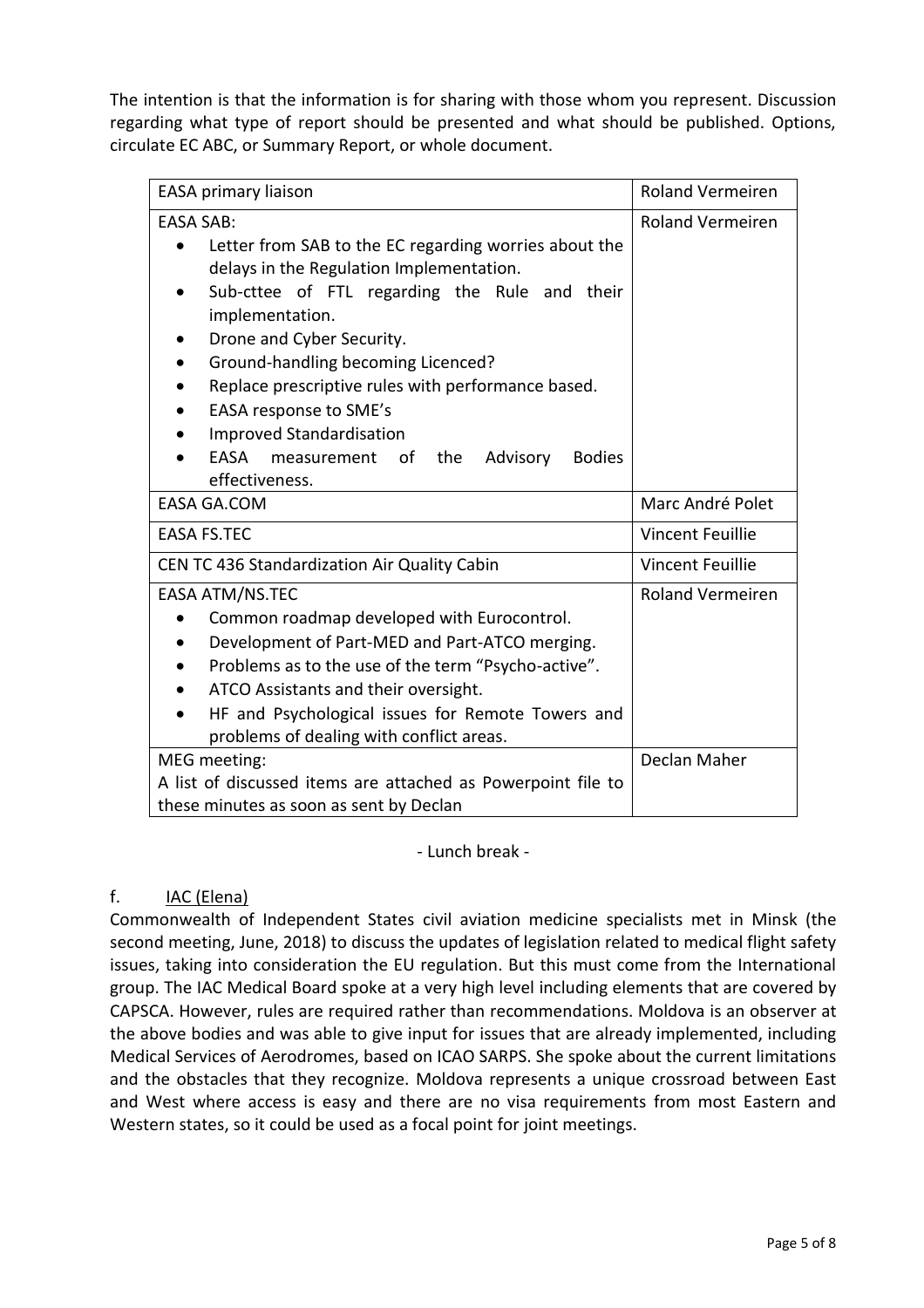# **7. ECAM 6 Prague (Declan)**

# a. Organising committee report (Declan)(attached)

**ACTION**: Declan to write regarding Opening Reception entertainment. AME refresher training being offered with a recommendation for 7 hours accreditation. Letters of invitation as advertising to the AME's in local States.

# b. Scientific Committee Report (Ries)

There will be an IAASM panel with five presenters.

ESAM will offer sponsorship for Ansa (ICAO) to attend.

Need to activate the Chevalier Award Committee to recommend a recipient. Name required by  $15<sup>th</sup>$  August 2018.

**ACTION**: Anthony will ask Claudia.

The Paolo Tosco Award was corrected. Costs to Jochen.

Programme almost completed.

Overview of the Panels.

#### c. CME (Lars)

# **8. Paris Congress 2020 (Vincent)**

Anthony presented an overview of the PCO procurement process.

- a. MOU
- b. Venue and reception agreed
- c. Organisation: Discussion about how the ECAM is named. Is it still an ECAM 7, and an ICASM? Vincent is Head of OC, Roland at AsMA. Vincent at SOFRAMAS. Cristian and Declan.
- d. Scientific Committee: Ries recommended Jochen to be his successor to represent ESAM along with Trond-Eirik who has chaired the past three ECAMs.

#### **9. Treasurers report (Jochen)**

Submitted by Jochen prior to this meeting. No alarms contained.

# Meeting opened Sunday morning at 09:10hs, 6<sup>th</sup> Floor.

#### **10. Communications director report**

We need to identify a new IT provider due to health issues. Cristian has spoken to some experts locally that will be able to take the task. We will effect the change after ECAM so as not to interfere with the progress of ECAM.

Update the ESAM membership contacts list. Generate a new ESAM map.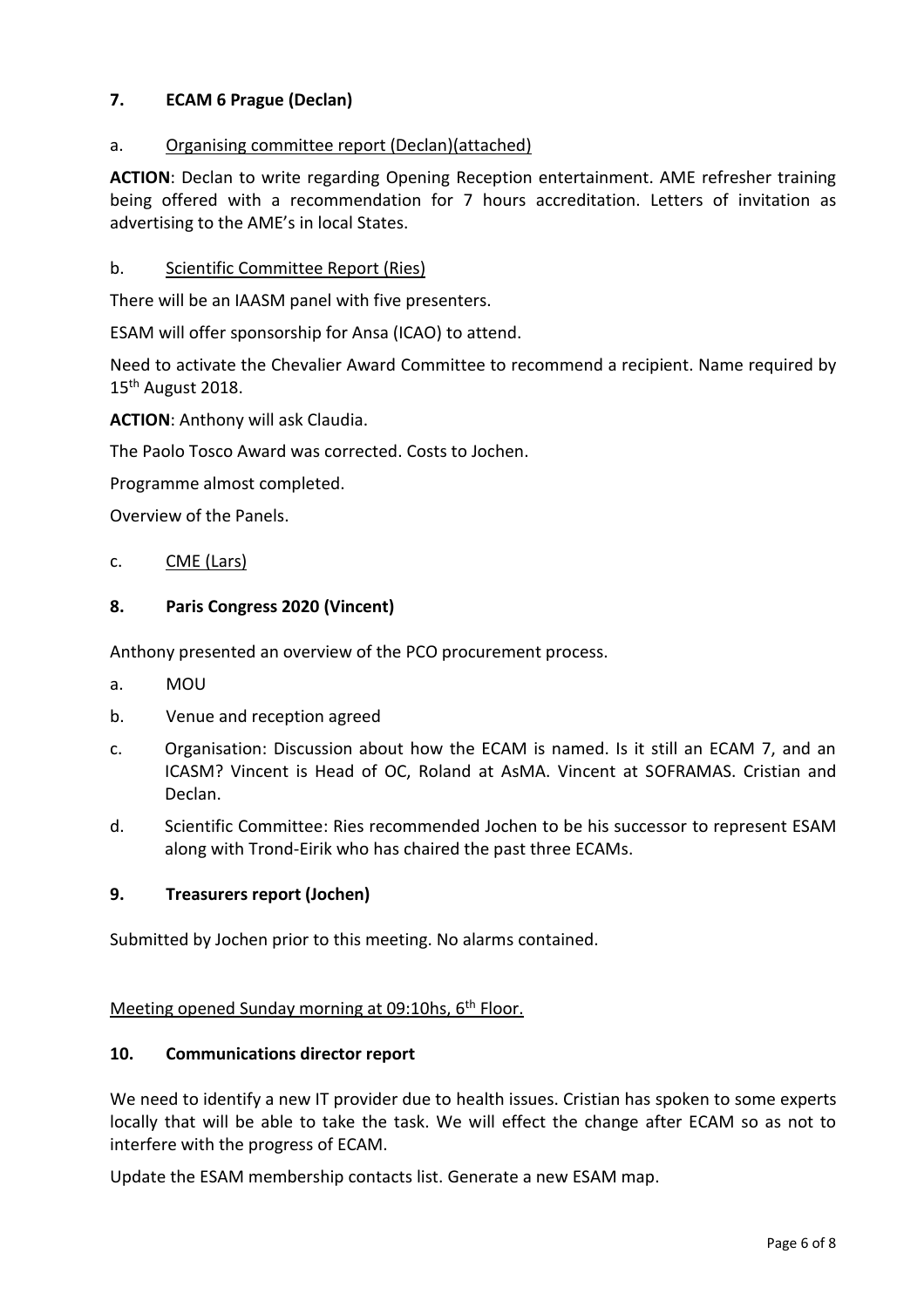The AME brochure will be printed by EASA. It will also be translated into Russian.

We should have a flyer/information for ECAM 2020 Paris.

The Roll ups will be produced in Romania along and some fliers.

# **11. Advisory board report**

Develop sub-groups of experts.

At today's meeting, we will consider the active elements of the ABC.

Developed GM for medication.

Assistance to ICAO Working Groups.

Revival of the Space Medicine Group. Nine people met in Koln for this initial meeting. Expenses are not covered by ESAM. Others expressed an interest to join. Jochen will be chair. Meetings are planned at low cost and using virtual platforms. A logo has been developed. Discussed Scope and developing a programme. The group will present at ECAM and plan a panel at AsMA next year. We will seek collaboration with the AsMA Space Group.

# **12. Strategic priorities for ESAM**

(See discussion last time).

#### SWOT Analysis:

Strengths and weaknesses are inside the organisation.

- At the first ESAM meeting in Brussels, each membership presented a list of 2 or 3 that they expect from ESAM. Brussels. The main ones included harmonization of Aviation Medicine training.
- Poster for ECAM advertising the AB and get individuals to approach the ABC directly.
- Consideration of a social media expert to communicate ESAM's messages to members.
- Goal three times the current membership of the EC etc.
- We need to find people who can establish contact with associations outside our current sphere of activity.

#### **Any other business**

Ries has stood down from the ABC as Chair and Trond-Eirik has accepted the Chair. Ries will remain on the ABC as a member.

The ABC will register a group of some 30 experts and produce a layer of experts. Then the individual AB members from each of the member associations. Increase feedback.

Increase visibility. Representation at national meetings. Development of a European Journal. Paola looked at working with ESAM to advance it. There is a Romanian Journal. There are some other journals in the East. Over the next 6/12 the ABC will develop the plan for review by the EC. The organization needs to be enhanced.